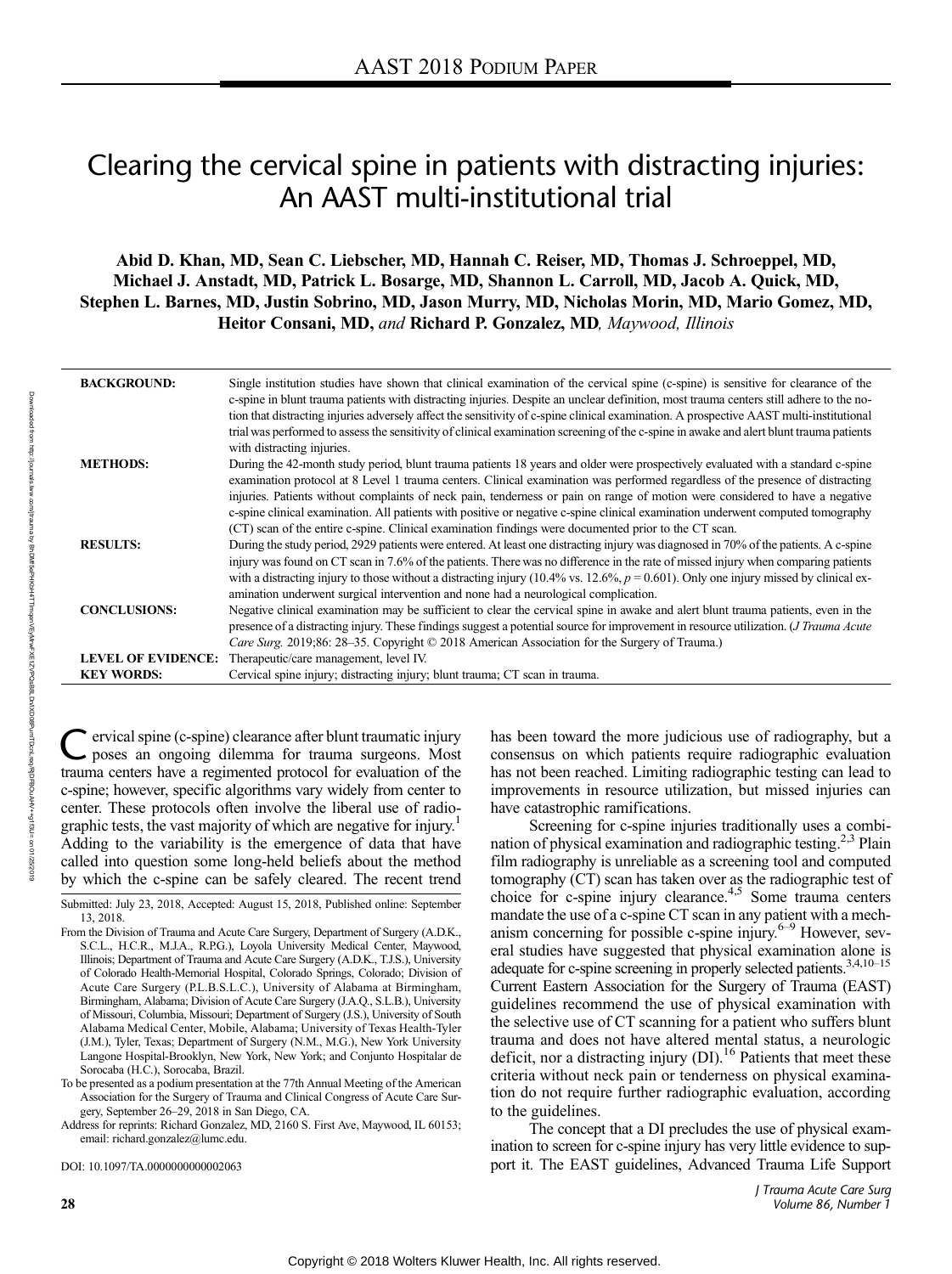teaching, and several studies, including the widely cited National Emergency X-Radiography Study (NEXUS), refer to DI as a reason to obtain radiographic studies, regardless of physical examination findings.<sup>1,3,4,8,16,17</sup> Despite these recommendations, the definition of what constitutes a DI remains elusive. It is left to the clinician to determine which type of injuries classify as distracting, leading to a variety of definitions and practice patterns across trauma centers.

Recent single center trials suggest that a negative physical examination may be sufficient to clear the c-spine in awake and alert blunt trauma patients, even in the setting of  $DI$ .<sup>18-20</sup> The purpose of this study is to perform a multicenter assessment of the sensitivity of using clinical examination to screen for c-spine injury in the presence of DI.

## **METHODS**

During the 42-month study period from July 2014 to December 2017, data were collected prospectively at eight Level I trauma centers in an American Association for the Surgery of Trauma Multi-Institutional Trial. The primary study was designed to evaluate the effect of DI on the sensitivity of physical examination in clearing the c-spine. The participating centers were Loyola University Medical Center, Maywood, IL, University of Colorado Health-Memorial Hospital, Colorado Springs, CO, University of Alabama at Birmingham, Birmingham, AL, University of Missouri, Columbia, MO, University of South Alabama Medical Center, Mobile, AL, University of Texas Health-Tyler, Tyler, TX, New York University Langone Hospital-Brooklyn, New York, NY, and Conjunto Hospitalar de Sorocaba, Sorocaba, Brazil. All patients 18 years and older who sustained a trauma via a blunt mechanism and had a Glasgow Coma Scale (GCS) score of 14 or higher were enrolled in the study. There were no additional exclusion criteria. All participating institutions used multislice CT scanners with a minimum of 32-slice capability to evaluate patients for this study.

Institutional review board approval was obtained at each of the individual institutions. Information regarding the demographics, mechanism of injury, and clinical findings was collected prospectively and documented on the study data form prior to the completion of CT scan evaluation.

Clinical evaluation of the c-spine in patients meeting inclusion criteria was performed in a standardized fashion across all eight centers using the following algorithm: patients were assessed for neurologic deficits through the use of subjective questioning and physical examination. If no neurologic deficit was identified, the patient's cervical collar was removed and manual in-line stabilization of the neck was initiated. The patient was then interrogated for the presence of neck pain. If no pain was present, the posterior neck was then palpated for midline and lateral tenderness. In the absence of tenderness, the patient was then asked to flex and extend the neck and to rotate their neck 90 degrees side to side, with 45 degrees of rotation in each direction. If these ranges of motion maneuvers did not elicit pain, the physical examination was considered negative. At this point, the cervical collar could either be removed or replaced, based on each institution's protocols. If any aspect of the examination was positive, the examination was terminated, the cervical collar was replaced, and the physical examination was

considered positive. All patients, regardless of the results of the physical examination, had a CT scan of the c-spine. Plain radiographs or magnetic resonance imaging (MRI) were not performed unless otherwise indicated, based on the clinical judgment of the individual provider (Fig. 1).

Physical examination was performed by an attending trauma surgeon, trauma surgery resident, or trauma surgery advanced practice provider, based on each institution's protocols. No limitation was placed on the level of resident performing the examination. Providers did not undergo any special training or instruction in order to participate in the study. CT scans were evaluated for injury by attending radiologists at each institution. Only finalized, attending radiologist interpretation of CT scan results was used for data collection.

Data regarding the patient's individual injuries were collected after the completion of the full trauma evaluation, including primary, secondary, and tertiary survey. The following injuries were considered "distracting": Skull fracture, >2 facial bone fractures, mandible fracture, intracranial hemorrhage (including subdural hematoma, epidural hematoma, subarachnoid hemorrhage, intraventricular hemorrhage, intraparenchymal hematoma),  $> 2$  rib fractures, clavicle fracture, sternal fracture, pelvic fracture, thoracolumbar spine fracture, intraabdominal injury (including solid organ injury, hollow viscus injury, or diaphragmatic injury), femur fracture, tibia/fibula fracture, humerus fracture, radius/ulna fracture, and hip or shoulder dislocation.

Patients with a DI were compared to those without a DI. Categorical variables were compared with  $\chi^2$  or Fisher's exact

### Patient GCS assessed to be  $\geq$  14

## **Clinical Examination of the Neck**

Assess patient for spinal cord neurologic deficits and question patient for spinal cord neurologic abnormalities

### If no neurologic abnormalities

- 1) Remove cervical collar and manually stabilize neck
- 2) Assess patient for subjective complaints of neck pain
- 3) Assess neck for cervical tenderness (midline and lateral neck)
- 4) If no tenderness elicited and no complaint of neck pain: have patient voluntarily flex and extend neck
- 5) If no complaints of pain upon flexion and extension: have patient voluntarily rotate neck 90 degrees side to side
- At any point during clinical examination if a positive finding is elicited the examination is terminated and c-collar replaced
- If clinical examination is negative, remove c-collar

**Document all clinical findings** on data collection form



© 2018 American Association for the Surgery of Trauma. 29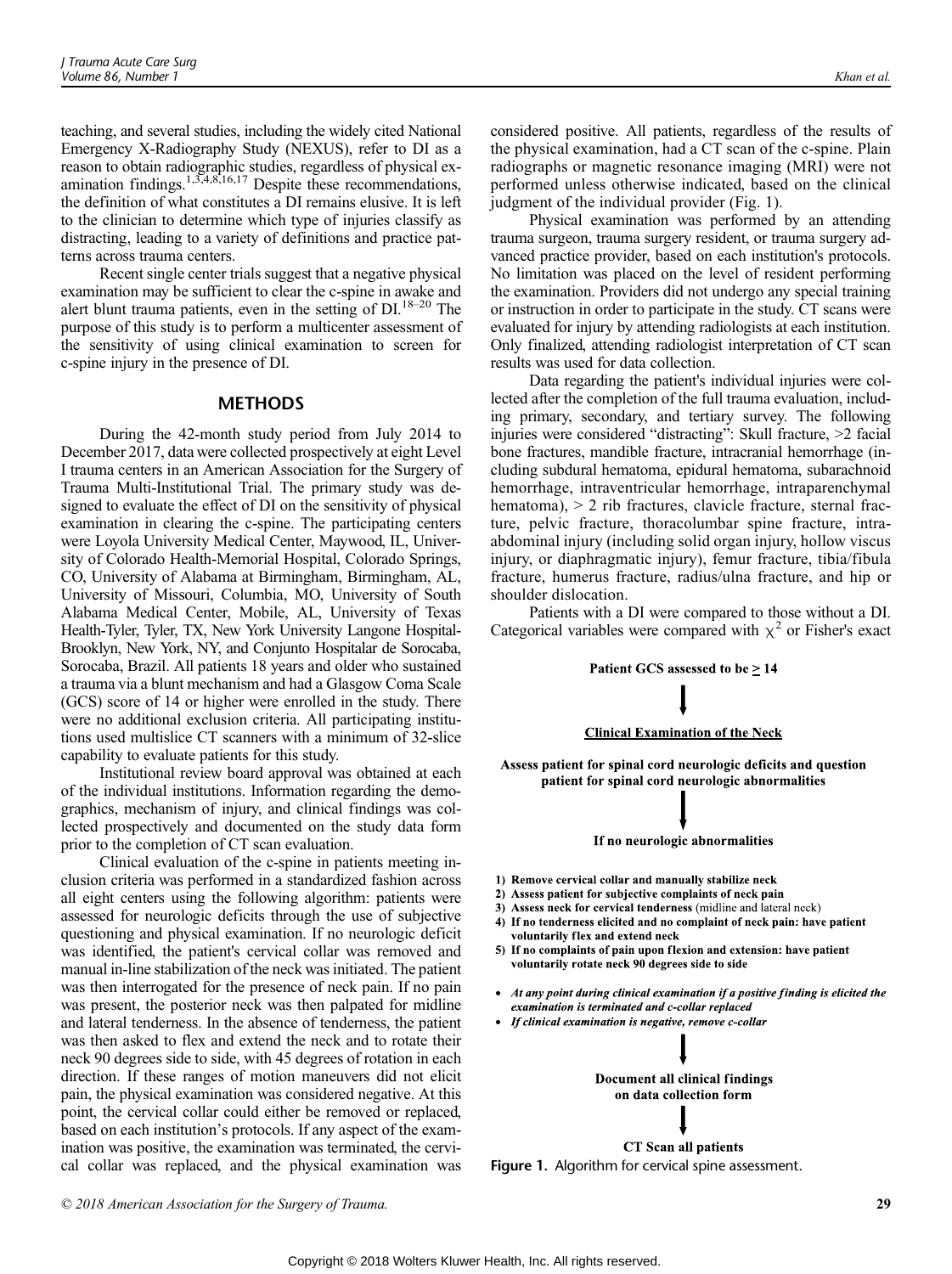|                                          | Total Study, $N = 2,929$ | DI, $n = 2,058$   | No DI, $n = 871$  | p        |  |
|------------------------------------------|--------------------------|-------------------|-------------------|----------|--|
| Age                                      | 46.7 $(\pm 20.7)$        | 48.3 $(\pm 20.7)$ | 42.8 $(\pm 20.2)$ | < 0.0001 |  |
| Female ( $n = 1,016$ )                   | 34.7%                    | 32.9%             | 39.0%             | 0.001    |  |
| Presence of c-spine injury ( $n = 222$ ) | 7.6%                     | $6.6\%$           | $10.0\%$          | 0.001    |  |
| Clinical missed injury ( $n = 25$ )      | $0.8\%$                  | $0.7\%$           | $1.3\%$           | 0.117    |  |
| Clinical examination finding $(n = 585)$ | 20.0%                    | 16.4%             | 28.4%             | < 0.0001 |  |
| Neck pain $(n = 497)$                    | 17.0%                    | 13.5%             | 25.3%             | < 0.0001 |  |
| Neck TTP $(n = 474)$                     | 16.2%                    | 13.0%             | 23.8%             | < 0.0001 |  |
| Pain with Flex/Ex $(n = 284)$            | $9.7\%$                  | $8.0\%$           | 13.7%             | < 0.0001 |  |
| Pain with rotation $(n = 267)$           | $9.1\%$                  | $7.6\%$           | 12.6%             | < 0.0001 |  |
| Operative treatment $(n = 51)$           | 1.7%                     | $1.4\%$           | $2.6\%$           | 0.016    |  |

| <b>TABLE 1.</b> Demographics/Physical Findings—Total Study Population |  |  |  |  |  |
|-----------------------------------------------------------------------|--|--|--|--|--|
|-----------------------------------------------------------------------|--|--|--|--|--|

Continuous variables expressed as means (SD) and categorical variables expressed as percentages.

TTP, tender to palpation on examination; Flex/Ex, flexion and extension.

test where appropriate. Continuous variables were compared with Student's *t* test or Wilcoxon Rank Sum test based on the distribution. Multivariable analysis was not performed due to the limited number of events. The primary outcome variable was clinical missed injury, defined as an injury that was missed by physical examination but subsequently detected by CT scan. A p value less than 0.05 was considered significant.

# **RESULTS**

RESULTS During the study period, 2929 blunt trauma patients with a  $GCS \geq 14$  were enrolled in the study. The mean age was 46.7 (±20.7) and approximately ⅔ were male (65.3%). Two thousand fifty-eightv patients had at least one DI. C-spine injuries were found on CT scan in 222 (7.6%) patients. When examining the entire population, clinical missed injuries were found in 25 (0.8%) of patients and there was no difference in the rate of clinical missed injury between those with and without DI (0.7% vs. 1.3%,  $p = 0.117$ ). Patients with DI were less likely to have c-spine injuries than patients without DI in this series (6.6% vs. 10.0%,  $p = 0.0016$ ). Additionally, patients with DI were less likely to have positive findings on clinical examination (16.4%) vs. 28.4%,  $p < 0.0001$ ), and to undergo operative intervention for a c-spine injury (1.4% vs. 2.6%,  $p = 0.016$ ).(Table 1)

Motor vehicle collision was the most common mechanism of injury (45.1%) followed by falls (26.1%), motorcycle collisions (8.5%), pedestrian struck by motor vehicle (7.2%), assaults (4.9%), all-terrain vehicle accident collisions (2.8%), bicycle crashes (2.4%), crush injuries (2.1%), found down  $(0.4\%)$ , explosions  $(0.2\%)$ , and boat collisions  $(0.2\%)$ . There were no significant differences between these groups.

The mean age of patients that had a c-spine injury on CT scan was 53.2 ( $\pm$ 21.2) and 65.3% of those with c-spine injuries were male. One hundred thirty-five (60.8%) patients with a documented c-spine injury also had at least one DI. Clinical missed injuries were identified in 11.3% of patients who had a c-spine injury. There was no difference in the rate of clinical missed injury when comparing patients with a DI to those without a DI (10.4% vs. 12.6%,  $p = 0.601$ ). There was no difference in the rate of operative intervention for c-spine injury between those with and without DI (26.4% vs. 19.3%,  $p = 0.208$ ). (Table 2) Only 1 of the 25 patients with a clinical missed injury required operative intervention for their c-spine injury and no patient had a complication from a clinical missed injury. (Table 3)

The sensitivity of physical examination in detecting c-spine injury was 89.6% in patients with DI and 87.4% in those without DI. The specificity of physical examination was 88.7% in patients with DI and 78.0% in patients without DI. The negative predictive value of a negative physical examination was 99.2% in patients with DI and 98.2% in patients without DI. The positive predictive value of a positive c-spine examination was 35.8% and

|                                            | Total Injuries, $N = 222$ | DI, $n = 135$     | No DI, $n = 87$   |       |
|--------------------------------------------|---------------------------|-------------------|-------------------|-------|
|                                            |                           |                   |                   |       |
| Age                                        | 53.2 $(\pm 21.2)$         | 53.5 $(\pm 20.3)$ | 52.6 $(\pm 22.6)$ | 0.756 |
| Female ( $n = 77$ )                        | 34.7%                     | 31.9%             | 39.1%             | 0.269 |
| Clinical missed injury ( $n = 25$ )        | 11.3%                     | $10.4\%$          | 12.6%             | 0.601 |
| Clinical examination finding ( $n = 197$ ) | 88.7%                     | 89.6%             | 87.4%             | 0.601 |
| Neck pain $(n = 169)$                      | 76.1%                     | 73.3%             | 80.4%             | 0.224 |
| Neck TTP $(n = 174)$                       | 78.4%                     | 75.5%             | 82.8%             | 0.203 |
| Pain with Flex/Ex $(n = 154)$              | 69.4%                     | 69.6%             | 69.0%             | 0.917 |
| Pain with rotation $(n = 144)$             | 64.9%                     | 64.4%             | 65.5%             | 0.870 |
| Operative treatment $(n = 49)$             | $22.1\%$                  | 19.3%             | 26.4%             | 0.208 |

Continuous variables expressed as means (SD) and categorical variables expressed as percentages.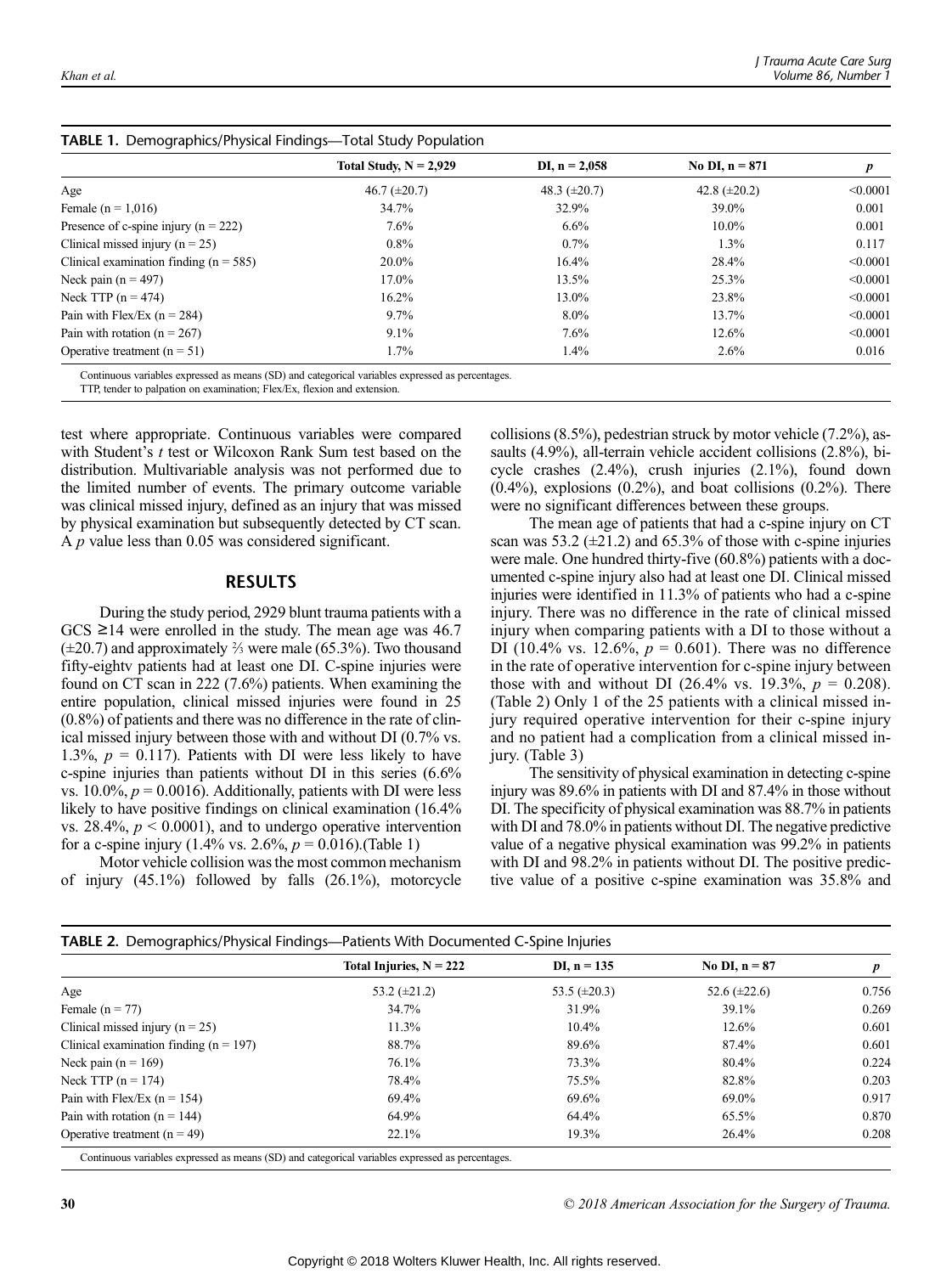| <b>TABLE 3. Clinical Missed Injuries</b> |                           |                                                       |    |                |                |                              |                  |                                                                 |
|------------------------------------------|---------------------------|-------------------------------------------------------|----|----------------|----------------|------------------------------|------------------|-----------------------------------------------------------------|
|                                          |                           | Age, y Sex Mechanism of Injury GCS DI Level of Injury |    |                |                | <b>Type of Injury</b>        | <b>Treatment</b> | <b>Type of DI</b>                                               |
| 64                                       | M                         | <b>MVC</b>                                            | 15 | N <sub>0</sub> | C7             | Vertebral Body Fx            | C-Collar         | None                                                            |
| 64                                       | F                         | Fall                                                  | 14 | N <sub>0</sub> | C7             | Vertebral Body Fx            | C-Collar         | None                                                            |
| 26                                       | M                         | <b>MVC</b>                                            | 15 | N <sub>0</sub> | C6             | Facet Fx                     | CTO Brace        | None                                                            |
| 74                                       | $\boldsymbol{\mathrm{F}}$ | Fall                                                  | 15 | No             | C <sub>1</sub> | Vertebral Body Fx            | C-Collar         | None                                                            |
| 26                                       | M                         | MCC                                                   | 14 | N <sub>0</sub> | C <sub>5</sub> | <b>Transverse Process Fx</b> | C-Collar         | None                                                            |
| 31                                       | $\boldsymbol{\mathrm{F}}$ | <b>MVC</b>                                            | 15 | No             | C <sub>2</sub> | Pedicle Fx                   | C-Collar         | None                                                            |
| 58                                       | F                         | Fall                                                  | 15 | N <sub>0</sub> | C <sub>4</sub> | Vertebral Body Fx            | none             | None                                                            |
| 22                                       | F                         | MCC                                                   | 15 | N <sub>0</sub> | C <sub>6</sub> | Pedicle Fx                   | C-Collar         | None                                                            |
| 26                                       | M                         | MCC                                                   | 14 | No             | C7             | Spinous Process Fx           | none             | None                                                            |
| 55                                       | M                         | <b>MVC</b>                                            | 15 | N <sub>0</sub> | C7             | Facet Fx                     | C-Collar         | None                                                            |
| 55                                       | F                         | <b>MVC</b>                                            | 15 | N <sub>0</sub> | C <sub>6</sub> | Pedicle Fx                   | none             | None                                                            |
| 63                                       | M                         | MCC                                                   | 15 | Yes            | C <sub>2</sub> | Vertebral Body Fx            | ORIF             | Mandible fx, ICH, Femur fx                                      |
| 41                                       | M                         | <b>ATV</b>                                            | 15 | Yes            | C7             | Facet Fx                     | C-Collar         | Mandible fx                                                     |
| 46                                       | M                         | <b>MVC</b>                                            | 15 | Yes            | C <sub>6</sub> | Vertebral Body Fx            | C-Collar         | Tib/Fib fx                                                      |
| 66                                       | M                         | <b>MVC</b>                                            | 15 | Yes            | C <sub>5</sub> | Facet Fx                     | none             | ICH, Diaphragm Injury                                           |
| 30                                       | M                         | <b>MVC</b>                                            | 14 | Yes            | C <sub>2</sub> | Spinous Process Fx           | CTO Brace        | Pelvis fx                                                       |
| 28                                       | M                         | <b>MVC</b>                                            | 15 | Yes            | C <sub>2</sub> | Spinous Process Fx           | C-Collar         | Clavicle fx                                                     |
| 42                                       | F                         | <b>MVC</b>                                            | 15 | Yes            | C7             | <b>Transverse Process Fx</b> | None             | ICH, >1 Rib fx, clavicle fx, Pelvis fx, Femur fx                |
| 79                                       | F                         | Fall                                                  | 14 | Yes            | C <sub>1</sub> | Arch Fx                      | none             | Skull fx                                                        |
| 55                                       | M                         | <b>MVC</b>                                            | 15 | Yes            | C7             | <b>Transverse Process Fx</b> | none             | Pelvis fx, Diaphragm injury                                     |
| 27                                       | M                         | <b>MVC</b>                                            | 14 | Yes            | C6             | Spinous Process Fx           | none             | Femur fx                                                        |
| 38                                       | M                         | Fall                                                  | 15 | Yes            | C <sub>5</sub> | Spinous Process Fx           | C-Collar         | Pelvis fx                                                       |
| 38                                       | M                         | <b>MVC</b>                                            | 15 | Yes            | C <sub>1</sub> | <b>Transverse Process Fx</b> | none             | Mandible fx, ICH, >1 Rib fx, Sternal fx, T spine fx, Tib/Fib fx |
| 46                                       | M                         | MCC                                                   | 15 | Yes            | C <sub>5</sub> | Pedicle Fx                   | none             | Pelvis fx, Diaphragm injury                                     |
| 53                                       | M                         | <b>ATV</b>                                            | 15 | Yes            | C7             | <b>Transverse Process Fx</b> | none             | ICH, Diaphragm injury                                           |

M, male; F, female; MVC, motor vehicle collision; MCC, motorcycle collision; ATV, all-terrain vehicle accident; fx, Fracture; C-Collar, cervical collar; CTO brace, cervical-thoracic orthosis brace; ORIF, open reduction and internal fixation; ICH, intracranial hemorrhage; Tib/Fib, tibia/fibula.

30.8% in patients with and without DI, respectively. No significant differences were found between these groups.

In today's medical landscape, increasing emphasis is being placed on resource utilization. Decreasing the number of radiographic studies used in c-spine clearance can have obvious cost benefits, but a missed injury can lead to devastating consequences for the patient, physician, and hospital. Deciding which patients truly require radiographic evaluation of the c-spine and which patients can be cleared without radiographic testing is a difficult but important task.

Removal of hard cervical collars as soon as is safely possible is in a patient's best interest. A longer time in a cervical collar has been associated with a prolonged ICU and overall hospital length of stays and with more ventilator days.<sup>21</sup> Multiple studies have found an increase in decubitus ulcers with extended time in a cervical collar.<sup>22–24</sup> Studies have also shown a decrease in intracranial pressure in head injured patients after cervical collar removal.<sup>25–27</sup> There are clearly advantages to removing cervical collars as soon as clinically significant injuries have been excluded, but the question remains: when is it safe to remove the collar? The answer to this question has been evolving over the past several years.

Historically, evaluation of the c-spine involved a combination of examination and plain radiography. Plain film radiography

was found to have an unacceptably high rate of missed injury with sensitivities as low as 35% for all radiographs and as low as 63% for plain radiographs deemed "adequate."5,28–<sup>31</sup> Computed tomography scan has supplanted plain film as the radiographic test of choice for c-spine evaluation in blunt trauma. The sensitivity of CT scan for detecting c-spine injury is >99% in most recent series.<sup>6–8,12,14,30</sup> Although CT has proven to be very sensitive, there has been a steady trend toward less radiographic testing in a variety of patient populations prior to cervical collar removal. Several studies have proven the safety of physical examination alone as a method of clearing the c-spine in the awake and alert patient.<sup>3,4,10–16</sup> A variety of publications, including an EAST practice management guideline, recommend the removal of cervical collars in obtunded patients based on negative CT scan results without subsequent MRI.<sup>32-35</sup> A 2017 WTA multi-institutional trial suggested that intoxication is no longer an indication pursue further workup after a negative c-spine CT and a negative examination.36 A recent single center trial suggested that MRI is unnecessary if a patient has a negative CT scan and no focal neurological findings, even with pain or tenderness on examination.<sup>37</sup>

The idea that a DI limits the sensitivity of physical examination is a principle that has been long held by trauma surgeons. The EAST guidelines, Advanced Trauma Life Support teaching, the NEXUS study, and multiple other studies claim that a painful DI precludes the safe use of physical examination as a screening tool for c-spine injury and that radiographic evaluation is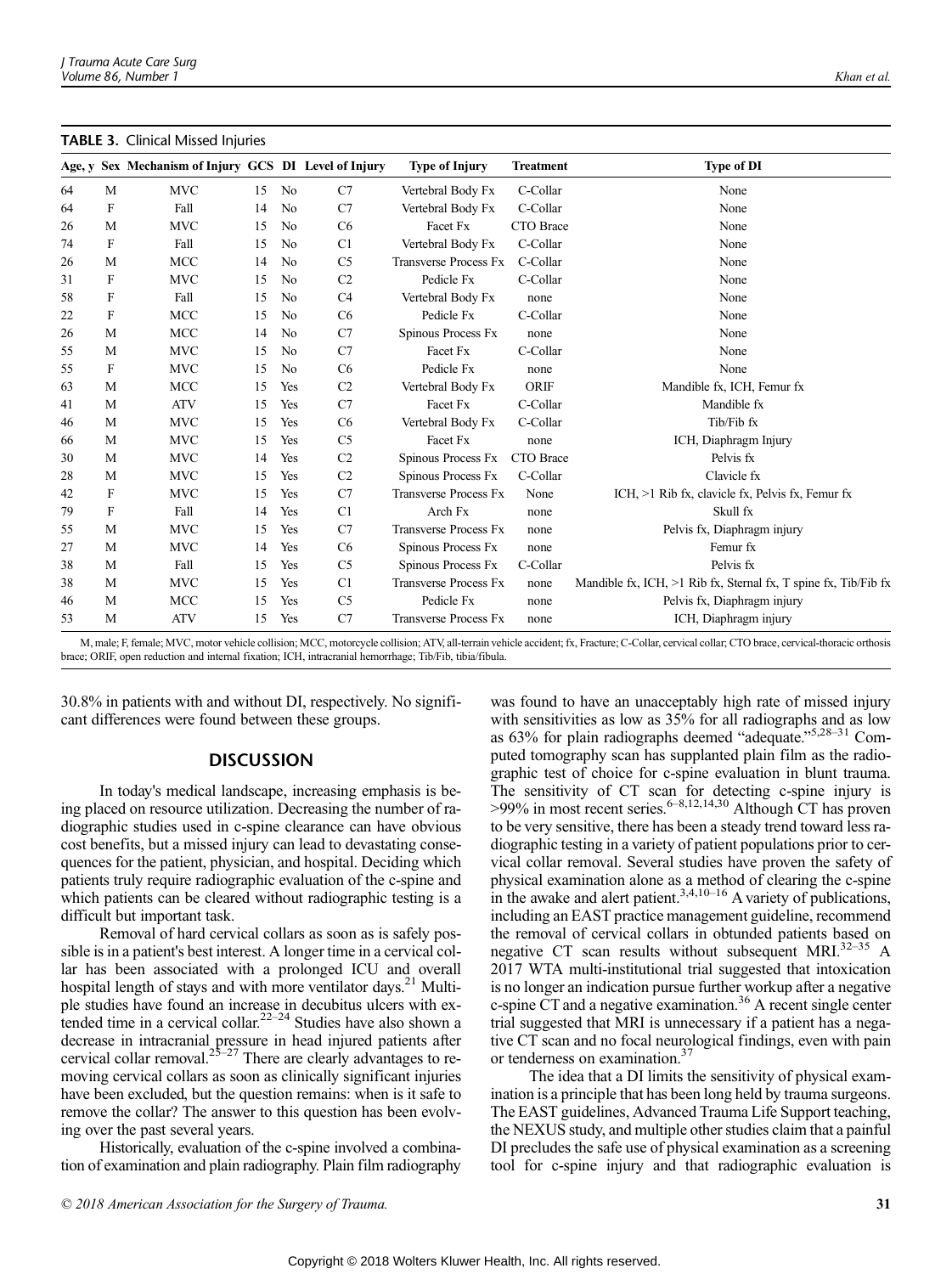required in these patients.<sup>1,3,4,16,17</sup> Among the problems with this recommendation is that none of these publications defines specifically what qualifies as a DI. This has left the individual clinician to determine which injuries qualify as "distracting," resulting in a wide range of practice patterns across the trauma landscape.

The confusion surrounding the definition of a DI is compounded by the lack of evidence that a painful injury actually limits the sensitivity of clinical c-spine examination. The majority of literature assessing the role that DI plays in the reliability of physical examination findings would suggest that clearance based on negative physical examination findings alone is safe. Rose et al.<sup>18</sup> performed a single center prospective study that suggested that DI did not interfere with the sensitivity of physical examination as a screening tool. Distracting injury was identified in 464 patients, 86 of which were also found to have a c-spine injury. Of those 86 patients with both a DI and a c-spine injury, 85 had a positive physical examination. The single patient with a clinical missed injury did not suffer a neurologic complication and did not require surgical intervention. The authors concluded that a negative physical examination was sufficient to clear the c-spine in patients with DI. Similarly, Konstantinidis et al. found that patients with a DI, other than those to the upper chest, did not require c-spine imaging if physical examination did not illicit concern for a c-spine injury.19 They found that 4% of patients found to have c-spine injuries did not have pain or tenderness on examination. All of these patients with clinical missed injury had bruising and pain to their upper anterior chest. None of the patients with clinical missed injury had complications or required surgery. Velmahos et al.<sup>8</sup> studied 549 patients that were able to follow complex commands, 409 of whom suffered at least one DI. They found that DI did not affect the reliability of their examination. Stiell et al,<sup>10</sup> in developing the Canadian C-spine Rule, found that physical examination had a 100% sensitivity in the setting of DI.

Most practitioners would agree that if the concept of a DI is relevant, then major long bone or pelvic fractures would qualify as such. However, studies looking at particular injury patterns have found that femur or pelvic fractures do not negatively impact the sensitivity of physical examination findings in clearing the c-spine.38,39

These studies all suggest that clearing the c-spine in the setting of DI is safe. The suggestion that the c-spine can be safely cleared in the presence of a DI is further augmented by the results of the current study, which found no difference in the rates of clinical missed injury when DI was present versus when no DI was present. When looking at the overall study cohort, the rate of patients with a clinical missed injury who had operative fixation was a minuscule 0.03%.

Eleven percent of patients that had a c-spine injury had an injury that was missed on clinical examination. Although there was no difference in the frequency of clinical missed injury in patients with and without a DI, the overall rate is higher than has been found in previous investigations.<sup>3,4,10–16</sup> This highlights the importance of a good physical examination when evaluating the c-spine for traumatic injury. Institutions participating in this study were given the freedom to develop their own protocols regarding whether to remove cervical collars after a negative physical examination or to replace them. Some institutions

adopted a policy of replacing the collars. Since all patients had a subsequent CT scan, the risk of incomplete assessment of the c-spine was low and may have contributed to the high rate of clinical missed injury. Additionally, any member of the trauma team was permitted to perform the physical examination, according to the study protocol. No restriction was placed on residents or advanced practice providers conducting the examination. Less experienced providers performing initial assessment may have led to a higher rate of clinical missed injury than was seen in other studies.

Despite a higher rate of clinical missed injury than in previous studies, the rate was similar in patients with and without DI. The negative predictive value of a normal physical examination of the c-spine was high, at 99.2% for patients with DI and 98.2% for patients without DI. Even when a clinical missed injury was present, these injuries appeared to be of limited clinical significance, as only 1 (0.4%) of the 222 patients with c-spine fractures had a clinical missed injury that subsequently underwent operative fixation. The remaining patients with injuries not detected by physical examination were treated either with a cervical collar or not at all.

Patients without a DI were more likely to have positive physical examination findings than those with a DI. While at first glance this may suggest that physical examination was more sensitive in patients without DI, this is not actually the case. Patients without DI had a significantly higher rate of c-spine injury which accounts for the higher rate of positive physical examination findings. As already stated, the rate of clinical missed injury was the same in patients with and without DI.

Some previous studies evaluating c-spine injuries, including the NEXUS study and the Canadian c-spine rule, exclude patients 65 years of age and older. $4,10$  Older patients were included in the analysis of the current study. A subgroup analysis was performed on patients 65+ and they were not found to have a higher rate of clinical missed injury.

There are some limitations to this study. The definition of DI was chosen to be consistent with previous studies assessing the role of DI in c-spine evaluation.<sup>14,18</sup> The intent was to include only injuries that most practitioners would see as distracting. Since there is no consensus definition of DI, it is likely that some practitioners would consider additional injuries as a DI, while others would not consider all of the included injuries to be a DI. Defining DI based on the presence of specific injuries is consistent with previous studies evaluating DI, but does not account for the subjective difference in pain perception between patients.

As this study is a multicenter trial, intrainstitutional differences in protocols, policies, and biases could have led to inconsistency in examination technique, reporting of results, and patient enrollment. Additionally, patients were not followed long term, so there is the possibility that some clinical missed injuries presented at a different institution after discharge. Finally, since no a priori power analysis was performed and the true effect size is unclear, it is possible this study is underpowered. A more adequately powered study may have yielded different results.

Negative clinical examination is sufficient to clear the c-spine in awake and alert, blunt trauma patients, even in the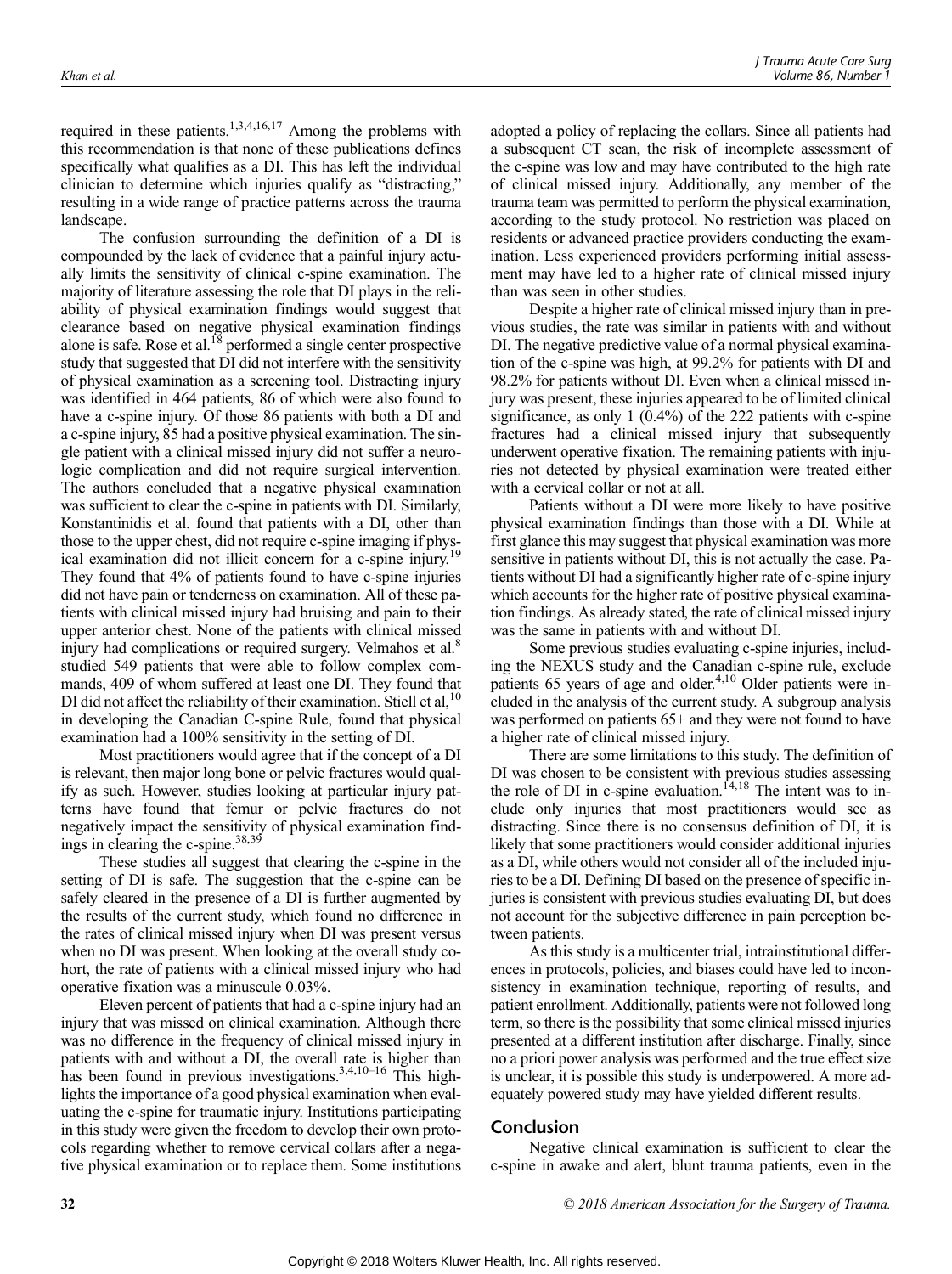presence of a DI. The unproven concept that a DI precludes the use of physical examination as a screening tool is based on dogma alone and is not supported by evidence. Implementation of a policy of using physical examination to clear the c-spine in blunt trauma patients with a DI has the potential to reduce the number of radiographic tests used and can improve resource utilization at an institution that adopts such a policy.

AUTHORSHIP R.P.G. participated in the study design. A.D.K., S.C.L., H.C.R., R.P.G. participated in the literature search. A.D.K., T.J.S., S.C.L., H.C.R., M.J.A., P.L.B., S.L.C., J.A.Q., S.L.B., J.S., J.M., N.M., M.G., H.C., R.P.G. participated in the data collection. A.D.K., T.J.S., R.P.G. participated in the data analysis/interpretation. A.D.K. and R.P.G. participated in the drafting of the article. A.D.K., T.J.S., S.C.L., H.C.R., M.J.A., P.L.B., S.L.C., J.A.Q., S.L.B., J.S., J.M., N.M., M.G., H.C., R.P.G. participated in the critical revision. A.D.K., T.J.S., S.C.L., H.C.R., M.J.A., P.L.B., S.L.C., J.A.Q., S.L.B., J.S., J.M., N.M., M.G., H.C., R.P.G. participated in the final approval.

we gratefully acknowledge Jermica Smith for database support, LaDonna Allen RN and Heather Finch RN for data collection support, Ashley Meagher MD for data collection and analysis support, and Greg Day MD for data collection and proofreading support.

**EXECLOSURE**<br>No conflicts or sources of funding declared by any author.

### **REFERENCES**

- 1. Hoffman JR, Wolfson AB, Todd K, Mower WR. Selective cervical spine radiography in blunt trauma: methodology of the National Emergency X-radiography Utilization Study (NEXUS). Ann Emerg Med. 1998;32: 461–469.
- 2. Ringenberg BJ, Fisher AK, Urdaneta LF, Midthun MA. Rational ordering of cervical spine radiographs following trauma. Ann Emerg Med. 1988;17: 792–796.
- 3. Roberge RJ, Wears RC, Kelly M, Evans TC, Kenny MA, Daffner RD, Kremen R, Murray K, Cottington EC. Selective application of cervical spine radiography in alert victims of blunt trauma: a prospective study. J Trauma. 1988;28:764–788.
- 4. Hoffman JR, Mower WR, Wolfson AB, Todd KH, Zucker MI. Validity of a set of clinical criteria to rule out injury to the cervical spine in patients with blunt trauma. National Emergency X-radiography Utilization Study group. N Engl J Med. 2000;343:94–99.
- 5. Hunter BR, Keim SM, Seupal RA, Hern G. Are plain radiographs sufficient to exclude cervical spine injuries in low-risk adults? *J Emerg Med.* 2014; 46(2):257–263.
- 6. Grogan EL, Morris JA, Diffus RS, Moore DE, Poulose BK, Diaz JJ, Speroff T. Cervical spine evaluation in urban trauma centers: lowering institutional costs and complications through helical CT scan. J Am Coll Surg. 2005;200(2):160–165.
- 7. Brown CV, Antevil JL, Sise MJ, Sack DI. Spiral computed tomography for the initial evaluation of spine trauma: a new standard of care. J Trauma. 2006;61(12):382–387.
- 8. Velmahos GC, Theodorou D, Tatevossian R, Belzberg H, Cornwell EE, Berne TV, Asensio JA, Demetriades D. Radiographic cervical spine evaluation in the alert asymptomatic blunt trauma victim. J Trauma. 1996;40(5): 768–774.
- 9. Duane TM, Young AJ, Vanguri P, Wolfe LG, Katzen J, Han J, Mayglothling J, Whelan JF, Aboutanos MB, Ivatury RR, et al. Defining the cervical spine clearance algorithm: a single-institution prospective study of more than 9, 000 patients. J Trauma Acute Care Surg. 2016;81(3):541–547.
- 10. Stiell IG, Wells GA, Vandemheen KL, Clement CM, Lesiuk H, De Maio VJ, Laupacis A, Schull M, McKnight RD, Verbeek R, et al. The Canadian C-spine rule for radiography in alert and stable trauma patients. JAMA. 2001;286(15):1841–1848.
- 11. Gonzales RP, Fried PO, Bukhalo M, Holevar MR, Falimirski ME. Role of clinical examination in screening for blunt cervical spine injury. J Am Coll Surg. 1999;189:152–157.
- 12. Sanchez B, Waxman K, Jones T, Conner S, Chung R, Becerra S. Cervical spine clearance in blunt trauma: evaluation of a computed tomographybased protocol. J Trauma. 2005;59:179–183.
- 13. Duane TM, Dechert T, Wolfe LG, Aboutanos MB, Malhotra AK, Ivatury RR . Clinical examination and its reliability in identifying cervical spine fractures. J Trauma. 2007;62:1405–1410.
- 14. Gonzalez RP, Cummings GR, Phelan HA, Bosarge PL, Rodning CB. Clinical examination in complement with computed tomography scan: an effective method for identification of cervical spine injury.  $\hat{J}$  Trauma. 2009;67: 1297–1304.
- 15. Michaleff ZA, Maher CG, Verhagen AP, Rebbeck T, Lin C-WC. Accuracy of the Canadian C-spine rule and NEXUS to screen for clinically important cervical spine injury in patients following blunt trauma: a systematic review. Can Med Assoc J. 2012;184(16):E867–E876.
- 16. Como JJ, Diaz JJ, Dunham CM, Chiu WC, Duane TM, Capella JM, Holevar MR, Khwaja KA, Mayglothling JA, Shapiro MB, et al. Practice management guidelines for identification of cervical spine injuries following trauma: update from the eastern association for the surgery of trauma practice management guidelines committee. *J Trauma*. 2009;67(3):651–659.
- 17. American College of Surgeons Committee on Trauma. ATLS Student Manual: Spine and Spinal Cord Trauma. 9th ed. Chicago: American College of surgeons; 2012.
- 18. Rose MK, Rosal LM, Gonzalez RP, Rostas JW, Baker JA, Simmons JD, Frotan MA, Brevard SB. Clinical clearance of the cervical spine in patients with distracting injuries: it is time to dispel the myth. J Trauma Acute Care Surg. 2012;73(2):498–502.
- 19. Konstantinidis A, Plurad D, Barmparas G, Inaba K, Lam L, Bukur M, Branco BC, Demetriades D. The presence of nonthoracic distracting injuries does not affect the initial clinical examination of the cervical spine in evaluable blunt trauma patients: a prospective observational study. J Trauma. 2011;71(3):528–532.
- 20. Kamenetsky E, Esposito TJ, Schermer CR. Evaluation of distracting pain and clinical judgment in cervical spine clearance of trauma patients. World J Surg. 2013;37(1):127–135.
- 21. Stelfox HT, Velmahos GC, Gettings E, Bigatello LM, Schmidt U. Computed tomography for early and safe discontinuation of cervical spine immobilization in obtunded multiply injured patients. J Trauma. 2007;63:630–636.
- 22. Powers J, Daniels D, McGuire C, Hilbish C. The incidence of skin breakdown associated with the use of cervical collars. J Trauma Nurs. 2006;13:198–200.
- 23. Ackland HM, Cooper JD, Malham GM, Kossmann T. Factors predicting cervical collar-related decubitus ulceration in major trauma patients. Spine. 2007;32:423–428.
- 24. Chendrasekhar A, Moorman DW, Timberlake GA. An evaluation of the effects of semirigid cervical collars in patients with severe closed head injury. Am Surg. 1998;64:604–606.
- 25. Maissan IM, Ketelaars R, Vlottes B, Hoeks SE, den Hartog D, Stolker RJ. Increase in intracranial pressure by application of a rigid cervical collar: a pilot study in healthy volunteers. Eur J Emerg Med Epub 2017 Jul 19.
- 26. Mobbs RJ, Stoodley MA, Fuller J. Effect of cervical hard collar on intracranial injury after head injury. ANZ J Surg. 2002;72:389–391.
- 27. Hunt K, Hallworth S, Smith M. The effects of rigid collar placement on intracranial and cerebral perfusion pressures. Anaesthesia. 2001;56:511–513.
- 28. Mower WR, Hoffman JR, Pollack CV Jr, Zucker MI, Browne BJ, Wolfson AB. Use of plain radiography to screen for cervical spine injuries. Ann Emerg Med. 2001;38:1–7.
- 29. Mathen R, Inaba K, Munera F, Teixeira PG, Rivas L, McKenney M, Lopez P, Ledezma CJ. Prospective evaluation of multislice computed tomography versus plain radiographic cervical spine clearance in trauma patients. J Trauma. 2007;62:1427–1431.
- 30. Griffen MM, Frykberg ER, Kerwin AJ, Schinco MA, Tepas JJ, Rowe K, Abboud J. Radiographic clearance of blunt cervical spine injury: plain radiograph or computed tomography scan? J Trauma. 2003;55:222–226.
- 31. Bailitz J, Starr F, Beecroft M, Bankoff J, Roberts R, Bokhari F, Joseph K, Wiley D, Dennis A, Gilkey S, et al. CT should replace three-view radiographs as the initial screening test in patients at high, moderate, and low risk for blunt cervical spine injury: a prospective comparison. J Trauma. 2009;66: 1605–1609.

© 2018 American Association for the Surgery of Trauma. 33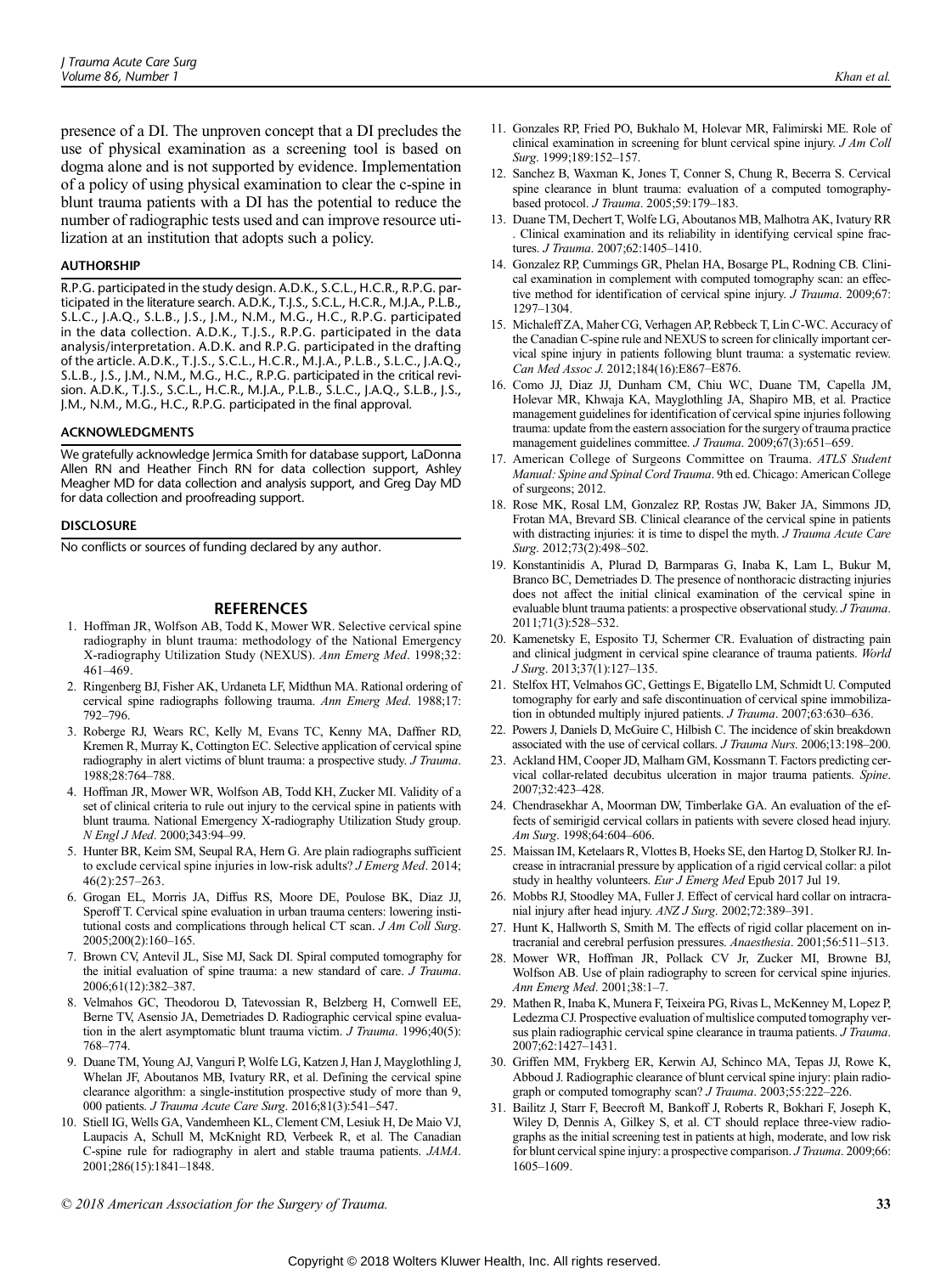- 32. Patel MB, Humble SS, Cullinane DC, Day MA, Jawa RS, Devin CJ, Delozier MS, Smith LM, Smith MA, Capella JM, et al. Cervical spine collar clearance in the obtunded adult blunt trauma patient: a systematic review and practice management guideline from the eastern Association for the Surgery of trauma. J Trauma Acute Care Surg. 2015;78(2):430–441.
- 33. Como JJ, Leukhardt WH, Anderson JS, Wilczewski PA, Samia H, Claridge JA. Computed tomography alone may clear the cervical spine in Obtunded blunt trauma patients: a prospective evaluation of a revised protocol. J Trauma. 2011;70(2):345–351.
- 34. Plackett TP, Wright F, Baldea AJ, Mosier MJ, Thomas C, Luchette FA, Ton-That HH, Esposito TJ. Cervical spine clearance when unable to be cleared clinically: a pooled analysis of combined computed tomography and magnetic resonance imaging. Am J Surg.  $2016;211(1):115-121$ .
- 35. Hennessy D, Widder S, Zygun D, Hurlbert RJ, Burrowes P, Kortbeek JB. Cervical spine clearance in obtunded blunt trauma patients: a prospective study. J Trauma. 2010;68(3):576–582.
- 36. Martin MJ, Bush LD, Inaba K, Byerly S, Schreiber M, Peck KA, Barmparas G, Menaker J, Hazelton JP, Coimbra R, et al. Cervical spine evaluation and clearance in the intoxicated patient: a prospective western trauma association multi-institutional trial and survey. J Trauma Acute Care Surg. 2017;83(6):1032–1040.
- 37. Novick D, Wallace R, DiGiacomo JC, Kumar A, Lev S, George Angus LD. The cervical spine can be cleared without MRI after blunt trauma:a retrospective review of a single level 1 trauma center experience over 8 years. Am J Surg. 2018;8–11.
- 38. Dahlquist RT, Fischer PE, Desai H, Rogers A, Christmas AB, Gibbs MA, Sing RF. Femur fractures should not be considered distracting injuries for cervical spine assessment. Am J Emerg Med. 2015;33(12):1750–1754.
- 39. Lindborg R, Jambhekar A, Chan V, Laskey D, Rucinski J, Fahoum B. Distracting injury defined: does an isolated hip fracture constitute a distracting injury for clearance of the cervical spine? Emerg Radiol. 2018;25(1):35–39.

# **DISCUSSION**

Kenji Inaba, MD (Los Angeles, California): President Rotondo, Dr. Reilly, and members, thank you so much for the privilege of discussing this manuscript.

The authors present a prospective study conducted through the AAST Multi-Institutional Trials group examining this concept of distracting injuries in the assessment of the cervical spine. I've got four specific questions for the authors.

Number one, the analysis really hinges on a comparison of those with and without distracting injuries, and because no two patients can be expected to react in the same way to a given injury, and because of the endless combination of injuries that could occur, NEXUS, and really our common practice, use individual patient assessment to decide whether or not a patient had a distracting injury or not.

In this study, however, a list of distracting injuries was compiled. How was this created? What evidence is there to support, for example, that greater than two facial bone fractures would be distracting, while only two or less than two would not.

A forearm fracture is on the list. Is this truly distracting for all patients, and conversely, many injuries are not on this list. What about a large, very painful soft tissue avulsion without a fracture, not uncommon and highly distracting, but not on the list.

I think this is a critical factor to consider, because being on this list led to more than 70 percent of patients being categorized as distracting, and therefore in need of imaging according to our contemporary standards.

Now the big comparison that was done was for those with and without a distracting injury. Perhaps a more germane series of questions would be the following: Can you tell us, in this series of 2,929 patients, were there not any patients, not even one, that had an injury or a combination of injuries that was distracting enough to preclude a definitive examination of the cervical spine, both for tenderness and for neurologic deficits? And secondly, if there was at least one of these patients in this group, what was the missed injury rate?

Number three: Did you utilize any of the standard exclusion criteria that we would normally use in a spine study such as patients with a prior injury or instrumentation or those with a concurrent T or L spine fracture?

And then, finally, I'm curious, just methodology-wise, you state that all patients, regardless of the results of their physical examination, underwent a CT scan of the cervical spine. That is a significant radiation burden for the patients that would normally have been cleared by the NEXUS low-risk criteria. How was this justified?

Thank you again. It was a great paper and a fantastic presentation. And I would like to thank everybody for the privilege of the podium and congratulations for this very important work on a very important topic. Thank you.

Sheldon H. Teperman, MD (Bronx, New York): Good morning. What a fascinating study. You noted in your manuscript that physical examination is a sensitive screening method for cervical spine injury, yet if you add up both of your arms fully 25 percent of the time physical examination missed cervical spine injury. I would say a broken neck is a broken neck. Maybe physical exam isn't as good as we think it is.

Christopher P. Michetti, MD (Falls Church, Virginia): Thank you, and congratulations on the study. I'm curious about the whole concept of using the actual injury and not pain as the determinant of your exam. Were pain scores measured on these patients? And was that taken into account in their clearance?

Peter Rhee, MD, MPH (Atlanta, Georgia): One comment and one question. There are standards of when a spine surgeon performs operative repairs that are extremely elusive, and we don't know what really needs repair at this point.

Having said that, the question is, does your database really have any granularity on the type of injuries, meaning, what we're really interested in are unstable fractures, not just the most common injuries, which are stable fractures.

Samir M. Fakhry, MD (Mclean, Virginia): Thank you. Great presentation. I know it's hard to do a study like this, but I think it's really important to point out that you're a little bit under-powered.

If your goal is to avoid missing an injury that results in significant neurologic deficit, you are going to need a much bigger number of patients. And three in a thousand patients, which was the missed rate requiring surgery, is still a lot because large trauma centers that do 2,000 or 3,000 (or more) patients a year are going to miss three or more patients each year that would have needed an operation to prevent neurologic deficit.

So, I would like to propose an alternate conclusion to your study because of the bias from being under-powered. The conclusion I would suggest is that the current methodologies we use to evaluate the spine and rule out injuries that in a small minority of patients cause neurologic deficit are grossly inadequate. They're expensive, they're complex, and we're still missing this very small number, which is still material, because that patient